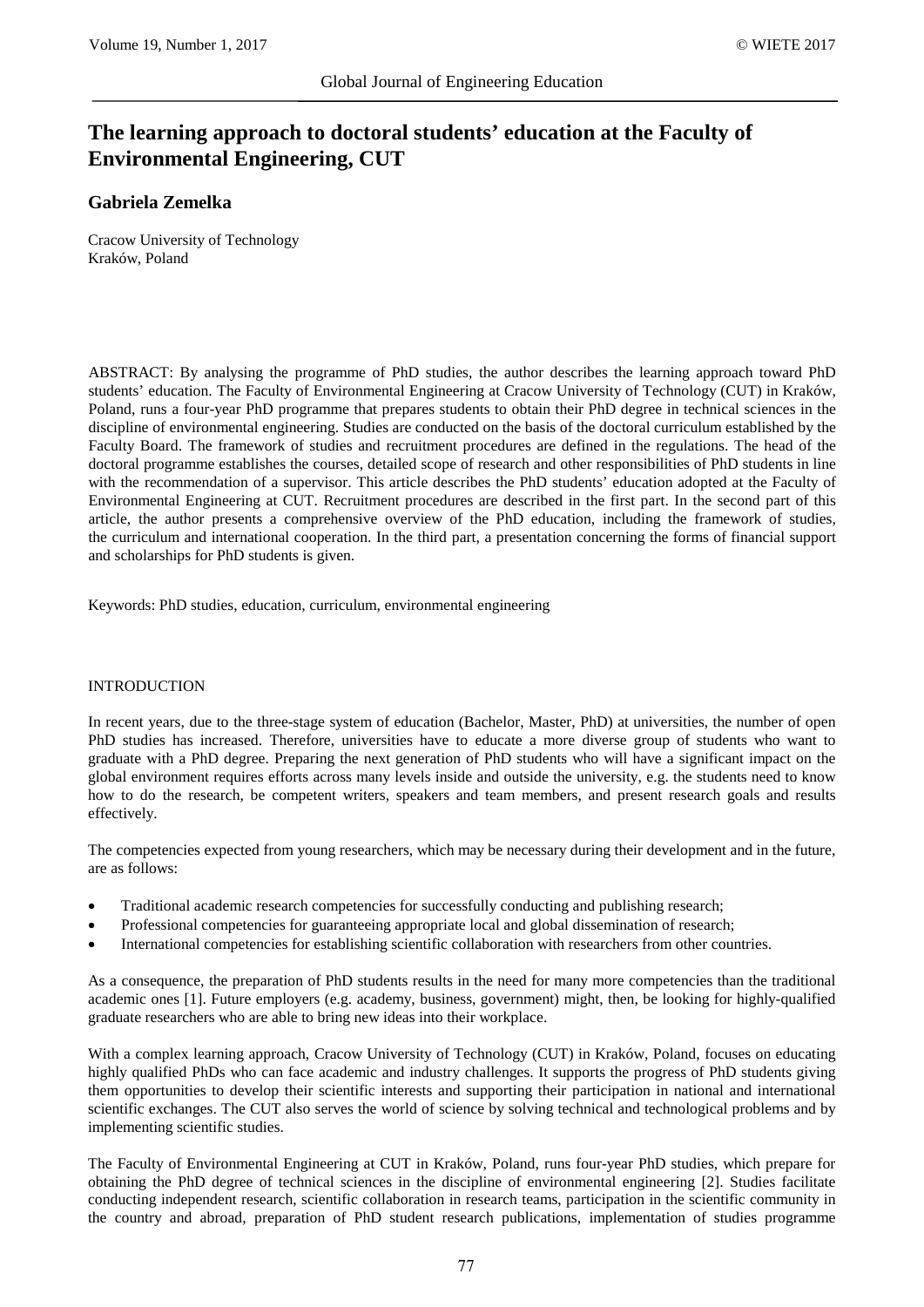involving compulsory and optional classes and apprenticeships, pre-doctoral examinations and the preparation of the PhD thesis under the direction of a supervisor [3].

By realising its goals CUT creates an international space for research and education. It develops multidirectional studies and research, combining technical science with mathematical, physical, biological, environmental, economic sciences, using information technologies. It also fosters students' independence, giving them a strong basis for working in the market, which is constantly becoming more modern [2].

## RECRUITMENT PROCEDURES

Those applying to register as PhD students in environmental engineering must hold either a Master's degree (MSc) or an engineering Master's degree (MEng) in a relevant subject area from technology, agriculture or from a field, such as mathematics, physics, chemistry, computer science, biotechnology or earth science [2].

Rector regulations clearly define the schedule and stages of recruitment, especially dates for document submissions, qualification procedures, students admitted list and the decision of acceptance or non-acceptance [4]. Admission to PhD studies is determined by students' position in a ranking list (according to the planned number of students which is 15) established on the basis of the sum: average grade of study courses and points assigned on the basis of an interview on a scale from 2 to 5 (the interview evaluation is the arithmetic mean of faculty members of the Faculty Recruitment Commission at the Faculty of Environmental Engineering, CUT). The interview consists of two parts:

- 1. Issues related to the previous scientific and professional work:
	- a) Thesis (thesis issues, theoretical or experimental way of research, the use of literature);
	- b) Documented scientific achievements (e.g. participation in science clubs, conferences, seminars, internships, publications authorship or joint authorship);
	- c) Research worker written opinion (certifying participation in scientific work).
- 2. Issues related to the future scientific work:
	- a) Reasons for choosing PhD studies at the Faculty of Environmental Engineering, CUT;
	- b) Issues of: water engineering, geotechnical, sanitary engineering, space heating, air conditioning, ventilation and the particular interests of a candidate [2].

## EDUCATION OF PHD STUDENTS

#### The Establishment of Doctoral Studies

The author intends to describe the situation of the education of PhD students at the Faculty of Environmental Engineering at CUT in Kraków. This is based on the current status of the PhD curriculum made by the Faculty Board who has oversight of PhD studies. That means the Faculty Board applies to Rector with a request to establish PhD studies; requests to the CUT Senate on the conditions and procedures for recruitment and the planned number of students in the first year of PhD studies; expresses an opinion on the appointment or dismissal of the manager of PhD studies; enacts the programme of studies; and determines how to assess the PhD studies, including the research done by PhD students. The framework of studies and the recruitment procedure are defined in the regulations.

The selection of courses and the detailed scope of research and other responsibilities of PhD students are established by the manager of PhD studies on the recommendation of a supervisor. The manager of PhD studies is appointed by CUT Rector, after obtaining the positive opinion of the CUT Faculty Council and PhD Student Council. The manager of PhD studies may be an academic teacher holding at least a postdoctoral degree, employed full-time at CUT and performing work in the right department. The department, which conducts studies provides scientific supervision to PhD students for the entire period of studies and supports independent research. The supervisor may be an academic teacher or a researcher holding at least a postdoctoral degree in the field or a related discipline, and must have current scientific achievements published within the last five years [3].

#### Studies Framework

PhD studies at CUT last no less than two years and no more than four years. However, the manager of PhD studies, at the request of a PhD student and after consultations with the student's supervisor, may extend the period of PhD studies (for no more than two years) in the case when long-term research carried out in the framework of these studies is needed. Also, it is possible to extend PhD studies in the case of temporary inability to conduct studies due to a student's illness, the need to provide personal care for a sick family member, etc.

The academic year of PhD studies in the scientific discipline of environmental engineering starts in the winter semester (1 October) and ends in the summer semester (30 September). Each semester consists of 15 weeks of classes,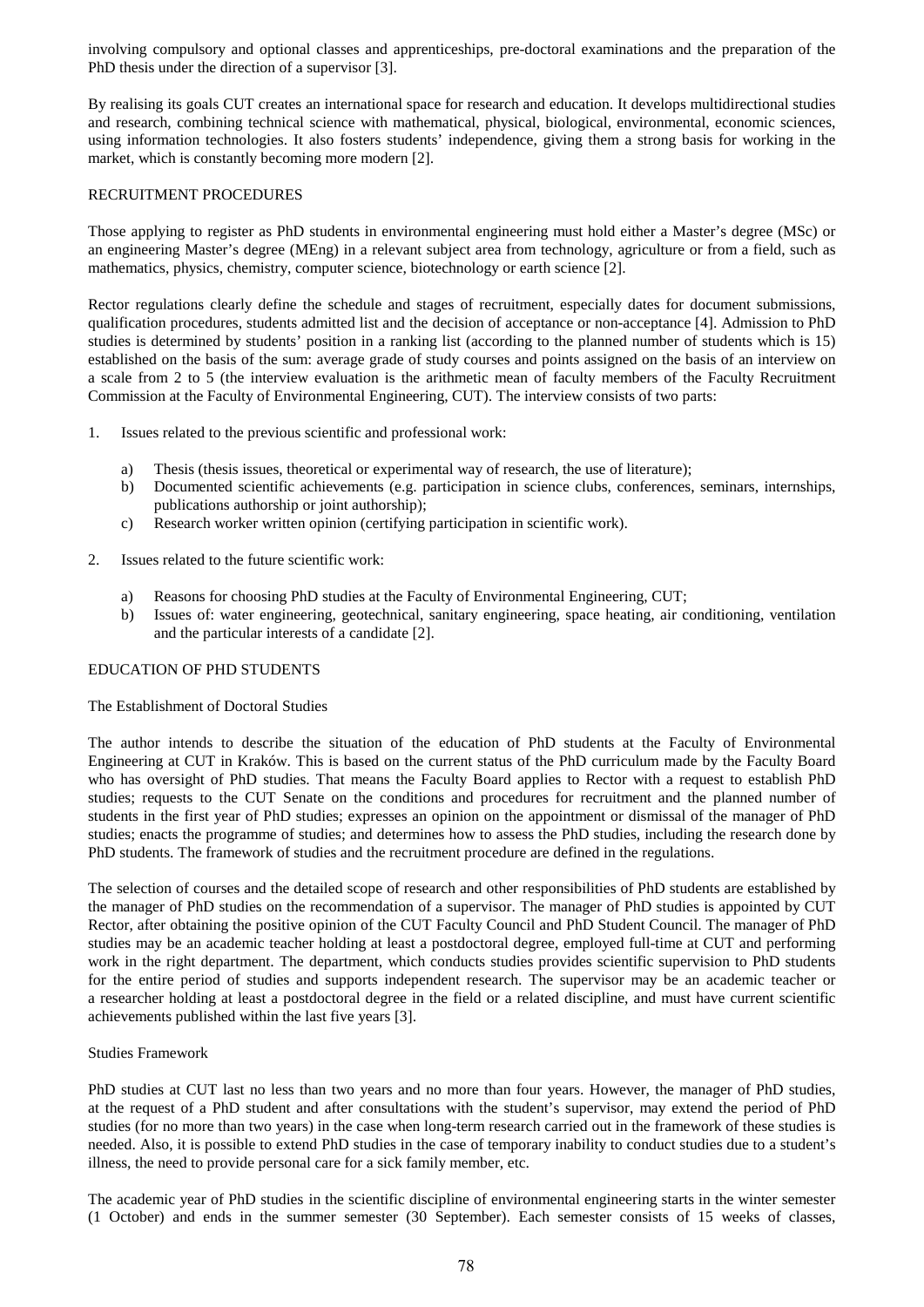the examination session (in a form of a written or oral examination or presentation of project results), the retake session and holidays [3].

To apply to obtain a PhD degree, the concerned person should initiate a PhD dissertation no later than before the end of the fifth semester of studies. Also, the student is required to have published the manuscript of a scientific publication in a book or at least one scientific publication (in a refereed scientific journal included in the list of scientific journals published by the Minister of Science) or in a refereed stream from an international conference or oral presentation of art work (e.g. poster).

A PhD degree is given to a person who has passed the examination in a modern foreign language or has acquired a certificate confirming the knowledge of a modern foreign language, presented and defended a PhD thesis and passed the PhD examinations. Examinations are carried out in the field of the basic discipline corresponding to the theme of the PhD dissertation, an additional discipline and a foreign modern language (in the case of not having a certificate). A PhD thesis, prepared under the direction of the supervisor, should be a genuine solution to a scientific problem and should demonstrate a general theoretical knowledge of the candidate and the ability to conduct scientific work independently [5].

## The Curriculum

The curriculum includes a list of courses (compulsory and optional) with the intended year and the semester of their implementation, and the form of those courses (lectures, classes, laboratories, computer laboratories, projects, seminars), the way to complete the course, the number of hours and the number of ECTS points (points in the European system of accumulation and transfer of credits as a measure of the average amount of work) (Table 1).

The total points of courses and teaching practice covered by the curriculum corresponds to 30 to 45 ECTS. The student should collect at least 15 ECTS from optional courses. PhD students should consult with the supervisor on the selection of optional courses related to the methodology of their scientific research. Optional courses develop professional and teaching skills, which prepare PhD students to undertake research work and perform within the academic profession.

Each course corresponds to at least 5 ECTS. Total amount of hours is 740: in the first year 325 (1st semester - 155 hours, 2nd semester - 155 hours and 15 hours of teaching practice); in the second year 220 (1st semester - 125 hours, 2nd semester - 65 and 30 hours of teaching practice); in the third year 125 hours (1st semester - 45, 2nd semester - 50 and 30 hours of teaching practice): and in the fourth year, 70 hours (1st semester - 20, 2nd semester - 20 and 15 hours of teaching practice). Total ECTS is 45 points (41 - all courses and four in teaching practice) (Table 1 and Table 2).

Table 1: The curriculum of PhD studies at the Faculty of Environmental Engineering at CUT (selected and translated by the author) [6].

| Hours                                                            | 1    | $\overline{2}$ | 3    | $\overline{4}$ |                |
|------------------------------------------------------------------|------|----------------|------|----------------|----------------|
| Courses                                                          | year | year           | year | year           | <b>ECTS</b>    |
| Obligatory                                                       |      |                |      |                |                |
| Mathematics                                                      | 30   |                |      |                | 2              |
| Fluid mechanics                                                  | 30   |                |      |                | 2              |
| Thermodynamics                                                   | 30   |                |      |                | $\overline{2}$ |
| Consultations with supervisor (2 semesters)                      | 10   | 10             | 15   | 20             | 3              |
| Continuum mechanics (for solids)                                 | 30   |                |      |                | $\overline{c}$ |
| Programming in scripting languages                               | 30   |                |      |                | 2              |
| Statistical methods and theory of the measurements               | 30   |                |      |                | $\mathfrak{D}$ |
| Optimisation methods                                             |      | 30             |      |                | 2              |
| Biochemistry and biotechnology                                   |      | 30             |      |                | $\overline{2}$ |
| Unit processes in environmental engineering                      |      | 15             |      |                | 1              |
| Methodology of scientific research                               |      | 15             |      |                | 1              |
| Management of research projects                                  |      | 15             |      |                |                |
| Institute seminar (2 semesters)                                  |      |                | 20   | 20             | 4              |
| Optional                                                         |      |                |      |                |                |
| English/German language (2 semesters)                            | 60   |                |      |                | $\mathfrak{D}$ |
| Different types of pedagogics/psychology (2 semesters)           | 60   |                |      |                | 4              |
| Philosophy/Ethics                                                |      | 15             |      |                |                |
| Course consultation with the supervisor (1 semester/2 semesters) |      | 30             | 60   |                | 6              |
| Institute seminar on methodology of teaching                     |      | 30             |      |                | $\mathfrak{D}$ |
| Total                                                            | 310  | 190            | 95   | 40             | 41             |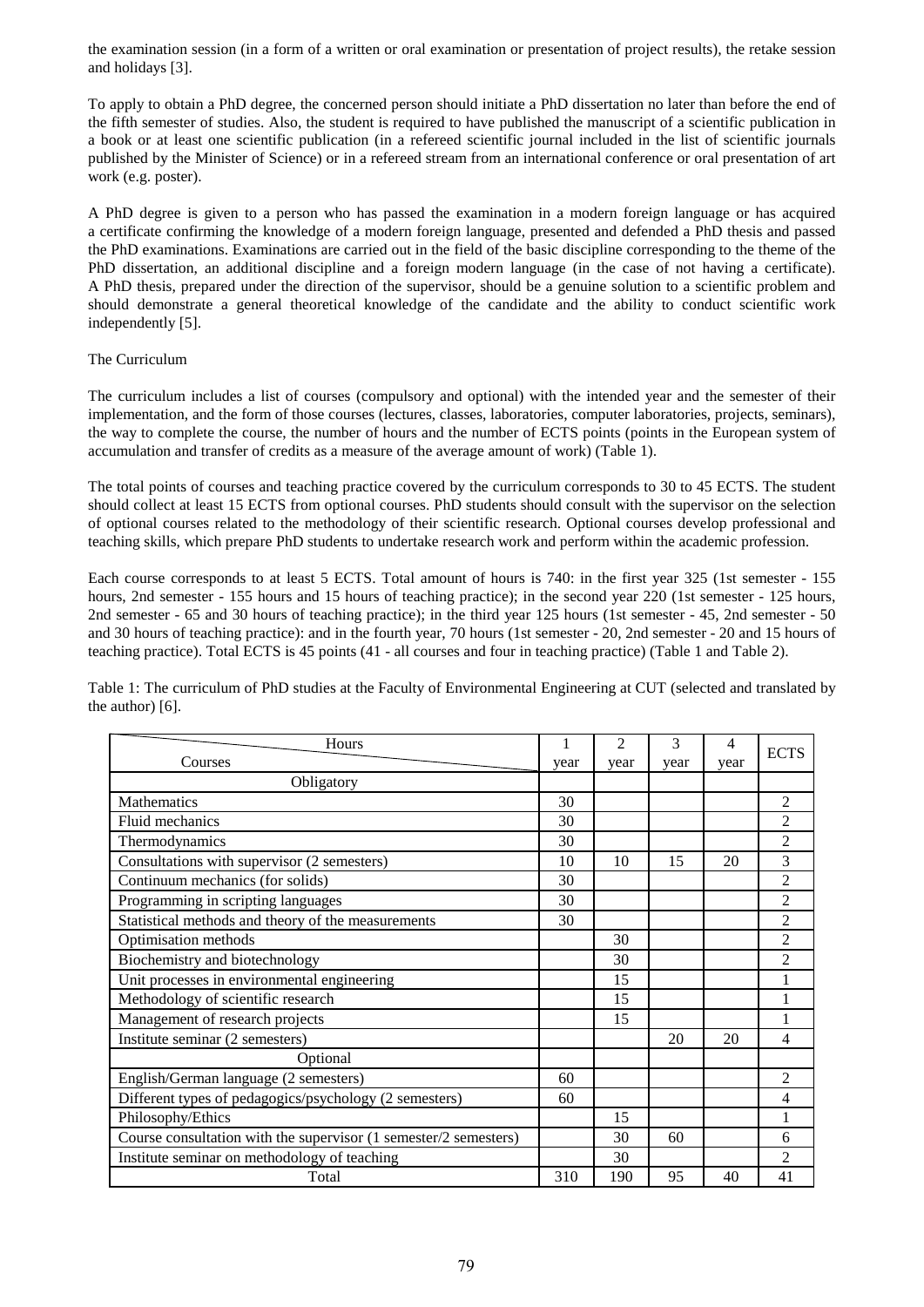Also, PhD students are required to hold teaching practice in conducting a minimum of 15 hours or 30 hours classes (see Table 2).

| Year of study | Hours | <b>ECTS</b> points |
|---------------|-------|--------------------|
| year          |       |                    |
| 2 year        | 30    |                    |
| 3 year        | 30    |                    |
| 4 year        | 30    |                    |
| Total         | 105   |                    |

Table 2: Schedule of teaching practice (translated by the author) [5].

Students are assessed on the basis of a six-grading scale (Table 3). The positive marks are: very good, more than good, good, pretty good, sufficient. The negative mark is: insufficient [3].

| Verbal mark    | Numerical mark | <b>ECTS</b> mark |
|----------------|----------------|------------------|
| Very good      |                |                  |
| More than good | 4.5            |                  |
| Good           |                |                  |
| Pretty good    | 3.5            |                  |
| Sufficient     |                |                  |
| Insufficient   |                |                  |

Table 3: Grading scale at CUT (translated by the author) [3].

Moreover, PhD students must participate in the work of the faculty organisational unit, which undertake independent PhD research (e.g. grants, conferences, scientific articles). At the end of the academic year all PhD students are obliged to submit a report of their scientific activities, protocol of positive examination grades and confirmation of teaching practice to the manager of PhD studies. The report should include information on the progress of independent and collaborative research, and the list of publications and published scientific articles confirmed by the supervisor. A PhD student who does not pass the course must repeat it during the next academic year. Participants pay a fixed fee for the courses they repeat. Those who default in their responsibilities may be removed from the PhD student list [3].

#### International Cooperation

Bilateral agreements have been signed by many research centres worldwide and participation in EU education programmes results in joint research, exchange of PhD students, as well as the ability to obtain additional certificates and diplomas. Collaboration with industry is also being developed. PhD students in the Faculty of Environmental Engineering at CUT in Kraków may apply for foreign trips based on e.g. Erasmus + programme or Erasmus practice.

This programme offers the opportunity to study at a foreign university in another country, make new scientific connections and gain a better knowledge of a foreign language. Erasmus + provides a unique opportunity to go to one of the countries participating in this programme for a period of three months, up to one academic year. The Erasmus + scholarship partially covers the costs of living abroad. The aim of Erasmus + is to raise the level of education to a higher level and to promote international cooperation between universities, especially through the expansion of the exchange of students and academics in Europe. Additionally, the Erasmus + allows PhD students to visit foreign institutions (e.g. business, scientific research institutions, non-profit organisations, design offices, etc) [2].

#### FINANCIAL SUPPORT AND SCHOLARSHIPS

All PhD students may apply for financial support, such as: a social scholarship, a special scholarship for the disabled, a scholarship for the best PhD student, the Minister's scholarship for outstanding achievements, an allowance and a student loan. PhD students may receive a scholarship if they passed their previous year of study. Financial support is granted for ten months in the academic year. The exception is for allowances, which are granted only once and a maximum twice in the academic year. Different types of scholarships and allowances may be combined (also the scholarship for the best PhD students together with the Minister's scholarship for outstanding achievements), when criteria for any of the benefits have been fulfilled.

A social scholarship may be given to a PhD student who is in a difficult financial situation, i.e. the income per person in a family does not exceed the threshold set at CUT. Special scholarships for disabled students may be awarded to a PhD student who has a disability confirmed by the decision of the competent authority. That scholarship is accorded regardless of family income. In the first year, scholarships for the best PhD student may be given to a PhD student who has achieved very good results in the recruitment procedures; in the second year and the following years the student needs to fulfil the following conditions: receive very good or good examination results under the programme of PhD studies, show progress in their scientific work and the preparation of the PhD dissertation, and be involved in teaching.